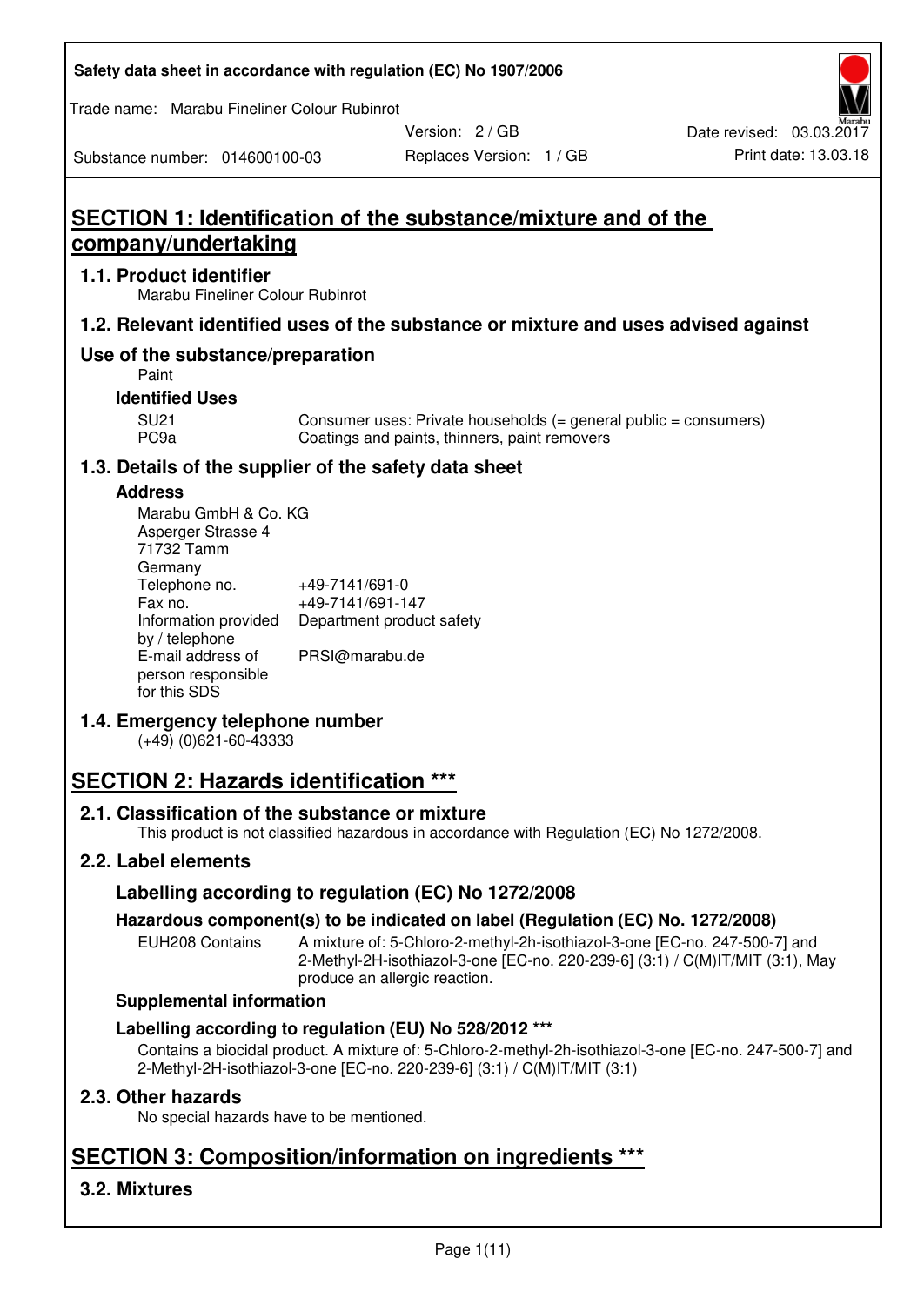| Safety data sheet in accordance with regulation (EC) No 1907/2006          |                                   |                 |              |                          |      |                                                  |
|----------------------------------------------------------------------------|-----------------------------------|-----------------|--------------|--------------------------|------|--------------------------------------------------|
| Trade name: Marabu Fineliner Colour Rubinrot                               |                                   |                 |              |                          |      |                                                  |
| Substance number: 014600100-03                                             |                                   | Version: 2 / GB |              | Replaces Version: 1 / GB |      | Date revised: 03.03.2017<br>Print date: 13.03.18 |
|                                                                            |                                   |                 |              |                          |      |                                                  |
| <b>Chemical characterization</b><br>Paint based on water                   |                                   |                 |              |                          |      |                                                  |
| <b>Hazardous ingredients</b>                                               |                                   |                 |              |                          |      |                                                  |
| <b>Ethanediol</b>                                                          |                                   |                 |              |                          |      |                                                  |
| CAS No.                                                                    | $107 - 21 - 1$                    |                 |              |                          |      |                                                  |
| EINECS no.<br>Registration no.                                             | 203-473-3<br>01-2119456816-28     |                 |              |                          |      |                                                  |
| Concentration                                                              | $>=$                              | $\mathbf{1}$    | $\lt$        | 10                       | $\%$ |                                                  |
|                                                                            |                                   |                 |              |                          |      |                                                  |
| Classification (Regulation (EC) No. 1272/2008)                             | Acute Tox. 4                      |                 | H302         |                          |      |                                                  |
|                                                                            | STOT RE <sub>2</sub>              |                 | H373         |                          |      |                                                  |
|                                                                            |                                   |                 |              |                          |      |                                                  |
| <b>Bronopol (INN)</b>                                                      |                                   |                 |              |                          |      |                                                  |
| CAS No.<br>EINECS no.                                                      | $52 - 51 - 7$<br>200-143-0        |                 |              |                          |      |                                                  |
| Concentration                                                              | $>=$                              | 0,01            | $\lt$ $\sim$ | 0,1                      | $\%$ |                                                  |
|                                                                            |                                   |                 |              |                          |      |                                                  |
| Classification (Regulation (EC) No. 1272/2008)                             | Eye Dam. 1                        |                 | H318         |                          |      |                                                  |
|                                                                            | Skin Irrit. 2                     |                 | H315         |                          |      |                                                  |
|                                                                            | STOT SE 3                         |                 | H335         |                          |      |                                                  |
|                                                                            | Acute Tox. 4<br>Acute Tox. 4      |                 | H302         |                          |      |                                                  |
|                                                                            | Aquatic Acute 1                   |                 | H312<br>H400 |                          |      |                                                  |
|                                                                            | Aquatic Chronic 1                 |                 | H410         |                          |      |                                                  |
| Concentration limits (Regulation (EC) No. 1272/2008)                       |                                   |                 |              |                          |      |                                                  |
|                                                                            | Aquatic Acute 1                   | H400            |              | $M = 10$                 |      |                                                  |
|                                                                            | <b>Aquatic Chronic</b>            | H410            | $M = 1$      |                          |      |                                                  |
| A mixture of: 5-Chloro-2-methyl-2h-isothiazol-3-one [EC-no. 247-500-7] and |                                   |                 |              |                          |      |                                                  |
| 2-Methyl-2H-isothiazol-3-one [EC-no. 220-239-6] (3:1) / C(M)IT/MIT (3:1)   |                                   |                 |              |                          |      |                                                  |
| CAS No.<br>Concentration                                                   | 55965-84-9                        |                 | $\,<\,$      | 0,0015                   | $\%$ |                                                  |
|                                                                            |                                   |                 |              |                          |      |                                                  |
| Classification (Regulation (EC) No. 1272/2008)                             |                                   |                 |              |                          |      |                                                  |
|                                                                            | Acute Tox. 3<br>Aquatic Chronic 1 |                 | H331<br>H410 |                          |      |                                                  |
|                                                                            | Aquatic Acute 1                   |                 | H400         |                          |      |                                                  |
|                                                                            | Skin Sens. 1                      |                 | H317         |                          |      |                                                  |
|                                                                            | Skin Corr. 1B<br>Acute Tox. 3     |                 | H314<br>H311 |                          |      |                                                  |
|                                                                            | Acute Tox. 3                      |                 | H301         |                          |      |                                                  |
|                                                                            |                                   |                 |              |                          |      |                                                  |
| Concentration limits (Regulation (EC) No. 1272/2008)                       | Skin Corr. 1B                     | H314            |              | $>= 0,6$                 |      |                                                  |
|                                                                            | Eye Irrit. 2                      | H319            |              | $\epsilon = 0.06 < 0.6$  |      |                                                  |
|                                                                            | Skin Irrit. 2<br>Skin Sens. 1     | H315<br>H317    |              | $= 0,06 < 0,6$           |      |                                                  |
| <b>Further ingredients ***</b>                                             |                                   |                 |              | $= 0,0015$               |      |                                                  |
|                                                                            |                                   |                 |              |                          |      |                                                  |
| Glycerol<br>CAS No.                                                        | $56 - 81 - 5$                     |                 |              |                          |      |                                                  |
| EINECS no.                                                                 | 200-289-5                         |                 |              |                          |      |                                                  |
| Concentration                                                              | $>=$                              | 10              | $\,<\,$      | 25                       | $\%$ | $[3]$                                            |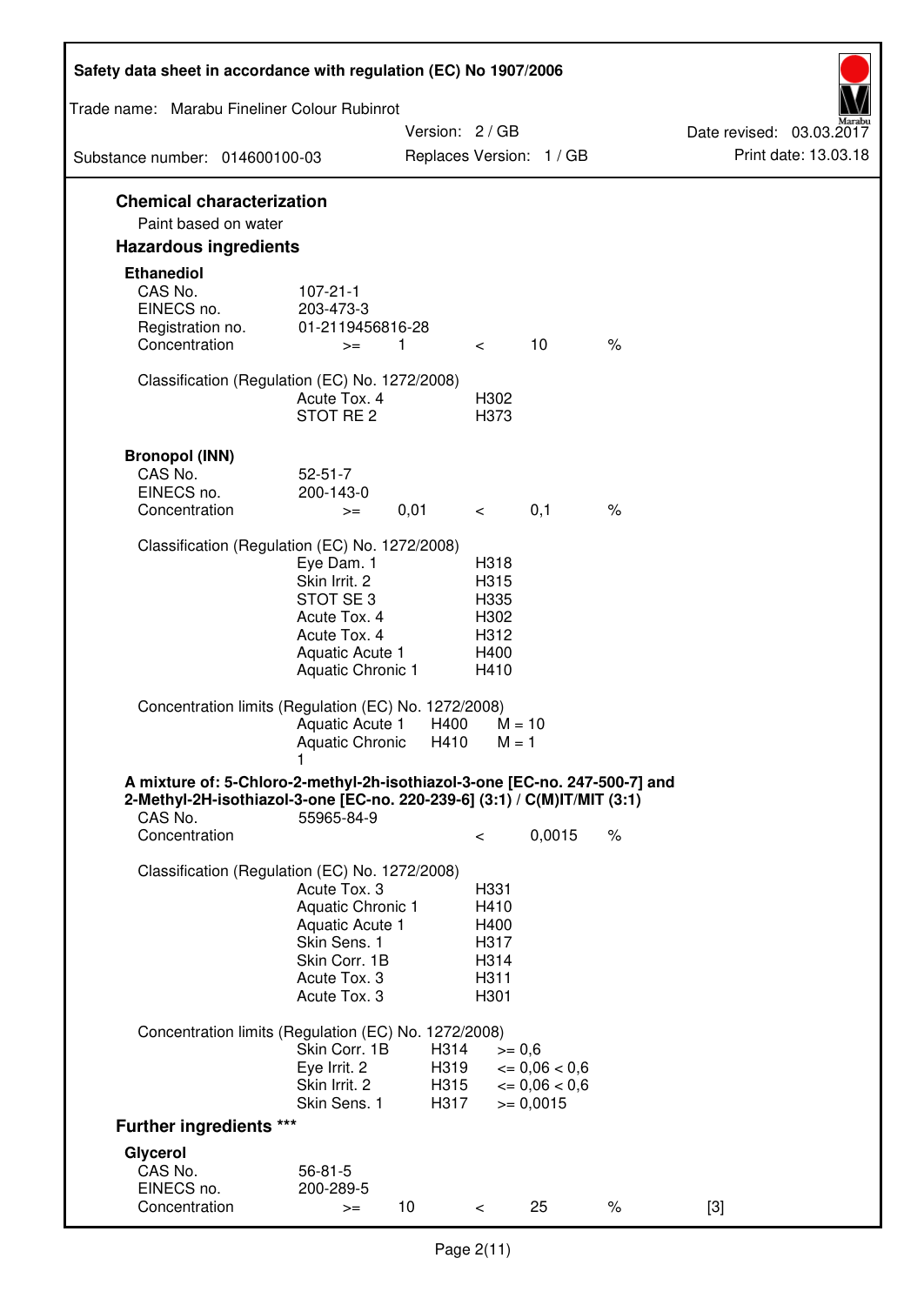| Safety data sheet in accordance with regulation (EC) No 1907/2006                                                       |                                                                                                            |                          |
|-------------------------------------------------------------------------------------------------------------------------|------------------------------------------------------------------------------------------------------------|--------------------------|
| Trade name: Marabu Fineliner Colour Rubinrot                                                                            |                                                                                                            |                          |
|                                                                                                                         | Version: 2/GB                                                                                              | Date revised: 03.03.2017 |
| Substance number: 014600100-03                                                                                          | Replaces Version: 1 / GB                                                                                   | Print date: 13.03.18     |
|                                                                                                                         |                                                                                                            |                          |
|                                                                                                                         |                                                                                                            |                          |
|                                                                                                                         |                                                                                                            |                          |
|                                                                                                                         |                                                                                                            |                          |
| [3] Substance with occupational exposure limits                                                                         |                                                                                                            |                          |
| <b>SECTION 4: First aid measures</b>                                                                                    |                                                                                                            |                          |
| 4.1. Description of first aid measures                                                                                  |                                                                                                            |                          |
| After skin contact                                                                                                      |                                                                                                            |                          |
|                                                                                                                         | Wash with plenty of water and soap. Do NOT use solvents or thinners.                                       |                          |
| After eye contact                                                                                                       |                                                                                                            |                          |
| <b>After ingestion</b>                                                                                                  | Separate eyelids, wash the eyes thoroughly with water (15 min.). In case of irritation consult an oculist. |                          |
| medical treatment.                                                                                                      | Rinse mouth thoroughly with water. If larger amounts are swallowed or in the event of symptoms take        |                          |
| Until now no symptoms known so far.                                                                                     | 4.2. Most important symptoms and effects, both acute and delayed                                           |                          |
|                                                                                                                         | 4.3. Indication of any immediate medical attention and special treatment needed                            |                          |
| Hints for the physician / treatment<br>Treat symptomatically                                                            |                                                                                                            |                          |
| <b>SECTION 5: Firefighting measures</b>                                                                                 |                                                                                                            |                          |
| 5.1. Extinguishing media                                                                                                |                                                                                                            |                          |
| Suitable extinguishing media<br>Carbon dioxide, Foam, Sand, Water                                                       |                                                                                                            |                          |
| 5.2. Special hazards arising from the substance or mixture<br>black smoke                                               | In the event of fire the following can be released: Carbon monoxide (CO); Carbon dioxide (CO2); dense      |                          |
| 5.3. Advice for firefighters                                                                                            |                                                                                                            |                          |
| <b>Other information</b>                                                                                                |                                                                                                            |                          |
|                                                                                                                         | Collect contaminated fire-fighting water separately, must not be discharged into the drains.               |                          |
| <b>SECTION 6: Accidental release measures</b>                                                                           |                                                                                                            |                          |
| No particular measures required.                                                                                        | 6.1. Personal precautions, protective equipment and emergency procedures                                   |                          |
| 6.2. Environmental precautions<br>No particular measures required.                                                      |                                                                                                            |                          |
| 6.3. Methods and material for containment and cleaning up<br>Clean preferably with a detergent - avoid use of solvents. |                                                                                                            |                          |

# **6.4. Reference to other sections**

Information regarding Safe handling, see Section 7. Information regarding personal protective measures, see Section 8. Information regarding waste disposal, see Section 13.

# **SECTION 7: Handling and storage**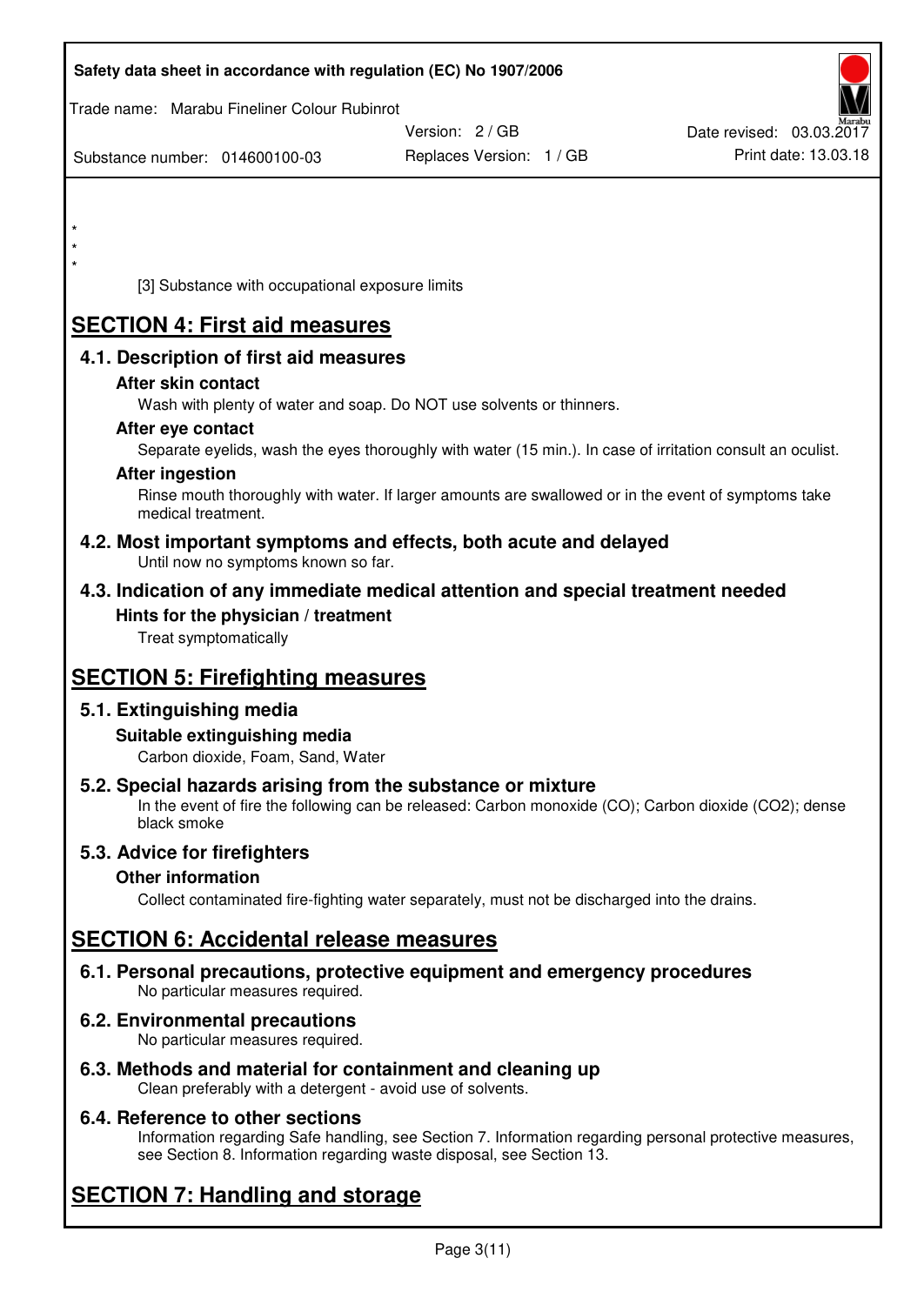| Safety data sheet in accordance with regulation (EC) No 1907/2006                                                                                                      |                                                                                                                                                                                                            |                                                  |
|------------------------------------------------------------------------------------------------------------------------------------------------------------------------|------------------------------------------------------------------------------------------------------------------------------------------------------------------------------------------------------------|--------------------------------------------------|
| Trade name: Marabu Fineliner Colour Rubinrot                                                                                                                           |                                                                                                                                                                                                            |                                                  |
| Substance number: 014600100-03                                                                                                                                         | Version: 2/GB<br>Replaces Version: 1 / GB                                                                                                                                                                  | Date revised: 03.03.2017<br>Print date: 13.03.18 |
| 7.1. Precautions for safe handling<br>Advice on safe handling<br>Advice on protection against fire and explosion<br>No special measures required.<br>Temperature class | Avoid skin and eye contact. Smoking, eating and drinking shall be prohibited in application area.<br>Classification of fires / temperature class / Ignition group / Dust explosion class<br>T <sub>2</sub> |                                                  |
| 7.2. Conditions for safe storage, including any incompatibilities                                                                                                      |                                                                                                                                                                                                            |                                                  |
| Requirements for storage rooms and vessels<br>Store in frostfree conditions.                                                                                           |                                                                                                                                                                                                            |                                                  |
| Storage class according to TRGS 510                                                                                                                                    |                                                                                                                                                                                                            |                                                  |
| Storage class according to<br><b>TRGS 510</b>                                                                                                                          | 12<br>Non-combustible liquids                                                                                                                                                                              |                                                  |
| 7.3. Specific end use(s)<br>Paint                                                                                                                                      |                                                                                                                                                                                                            |                                                  |
| <b>SECTION 8: Exposure controls/personal protection</b>                                                                                                                |                                                                                                                                                                                                            |                                                  |
| 8.1. Control parameters                                                                                                                                                |                                                                                                                                                                                                            |                                                  |
| <b>Exposure limit values</b>                                                                                                                                           |                                                                                                                                                                                                            |                                                  |
| <b>Ethanediol</b>                                                                                                                                                      |                                                                                                                                                                                                            |                                                  |
| List<br><b>Type</b>                                                                                                                                                    | EH40<br>WEL                                                                                                                                                                                                |                                                  |
| Value                                                                                                                                                                  | 10<br>mg/m <sup>3</sup>                                                                                                                                                                                    |                                                  |
| Skin resorption / sensibilisation: Sk;                                                                                                                                 | <b>Status: 2011</b>                                                                                                                                                                                        |                                                  |
| Glycerol                                                                                                                                                               |                                                                                                                                                                                                            |                                                  |
| List<br>Type                                                                                                                                                           | EH40<br><b>WEL</b>                                                                                                                                                                                         |                                                  |
| Value                                                                                                                                                                  | 10<br>mg/m <sup>3</sup>                                                                                                                                                                                    |                                                  |
| <b>Status: 2011</b>                                                                                                                                                    |                                                                                                                                                                                                            |                                                  |
| <b>Other information</b>                                                                                                                                               |                                                                                                                                                                                                            |                                                  |
| There are not known any further control parameters.                                                                                                                    |                                                                                                                                                                                                            |                                                  |
| <b>Derived No/Minimal Effect Levels (DNEL/DMEL)</b>                                                                                                                    |                                                                                                                                                                                                            |                                                  |
| <b>Ethanediol</b>                                                                                                                                                      |                                                                                                                                                                                                            |                                                  |
| Type of value<br>Reference group                                                                                                                                       | Derived No Effect Level (DNEL)<br>Worker                                                                                                                                                                   |                                                  |
| Duration of exposure                                                                                                                                                   | Long term                                                                                                                                                                                                  |                                                  |
| Route of exposure                                                                                                                                                      | inhalative                                                                                                                                                                                                 |                                                  |
| Mode of action<br>Concentration                                                                                                                                        | Local effects<br>35                                                                                                                                                                                        | mg/m <sup>3</sup>                                |
|                                                                                                                                                                        |                                                                                                                                                                                                            |                                                  |
| Type of value                                                                                                                                                          | Derived No Effect Level (DNEL)                                                                                                                                                                             |                                                  |
| Reference group<br>Duration of exposure                                                                                                                                | Worker<br>Long term                                                                                                                                                                                        |                                                  |
| Route of exposure                                                                                                                                                      | dermal                                                                                                                                                                                                     |                                                  |
| Mode of action                                                                                                                                                         | Systemic effects                                                                                                                                                                                           |                                                  |
| Concentration                                                                                                                                                          | 106                                                                                                                                                                                                        | mg/kg                                            |
| Type of value<br>Reference group                                                                                                                                       | Derived No Effect Level (DNEL)<br>Consumer                                                                                                                                                                 |                                                  |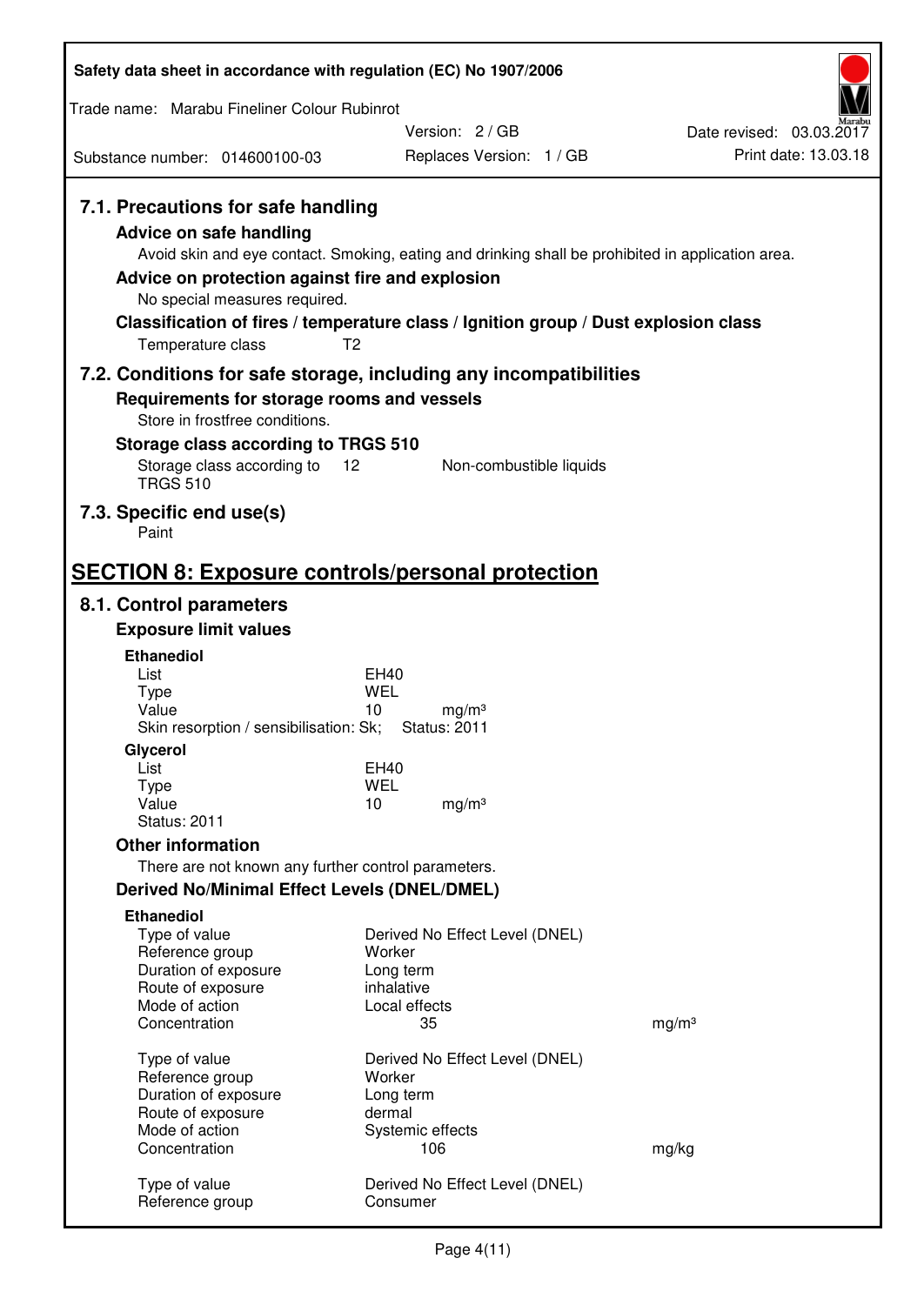| Safety data sheet in accordance with regulation (EC) No 1907/2006                                                                          |                                                                                                                                                                                                                                                   |                                                  |  |  |  |  |
|--------------------------------------------------------------------------------------------------------------------------------------------|---------------------------------------------------------------------------------------------------------------------------------------------------------------------------------------------------------------------------------------------------|--------------------------------------------------|--|--|--|--|
|                                                                                                                                            | Trade name: Marabu Fineliner Colour Rubinrot                                                                                                                                                                                                      |                                                  |  |  |  |  |
| Substance number: 014600100-03                                                                                                             | Version: 2 / GB<br>Replaces Version: 1 / GB                                                                                                                                                                                                       | Date revised: 03.03.2017<br>Print date: 13.03.18 |  |  |  |  |
| Duration of exposure<br>Route of exposure<br>Mode of action<br>Concentration                                                               | Long term<br>inhalative<br>Local effects<br>7                                                                                                                                                                                                     | mg/m <sup>3</sup>                                |  |  |  |  |
| Type of value<br>Reference group<br>Duration of exposure<br>Route of exposure<br>Mode of action<br>Concentration                           | Derived No Effect Level (DNEL)<br>Consumer<br>Long term<br>dermal<br>Systemic effects<br>53                                                                                                                                                       | mg/kg                                            |  |  |  |  |
| <b>Predicted No Effect Concentration (PNEC)</b>                                                                                            |                                                                                                                                                                                                                                                   |                                                  |  |  |  |  |
| <b>Ethanediol</b><br>Type of value<br><b>Type</b>                                                                                          | <b>PNEC</b><br>Freshwater                                                                                                                                                                                                                         |                                                  |  |  |  |  |
| Concentration<br>Type of value<br><b>Type</b>                                                                                              | 10<br><b>PNEC</b><br>Saltwater                                                                                                                                                                                                                    | mg/l                                             |  |  |  |  |
| Concentration                                                                                                                              | 1                                                                                                                                                                                                                                                 | mg/l                                             |  |  |  |  |
| Type of value<br><b>Type</b><br>Concentration                                                                                              | <b>PNEC</b><br>Water (intermittent release)<br>10                                                                                                                                                                                                 | mg/l                                             |  |  |  |  |
| Type of value<br><b>Type</b><br>Concentration                                                                                              | <b>PNEC</b><br>Sewage treatment plant (STP)<br>199,5                                                                                                                                                                                              | mg/l                                             |  |  |  |  |
| Type of value<br><b>Type</b><br>Concentration                                                                                              | <b>PNEC</b><br>Freshwater sediment<br>37                                                                                                                                                                                                          | mg/kg                                            |  |  |  |  |
| Type of value<br><b>Type</b><br>Concentration                                                                                              | <b>PNEC</b><br>Marine sediment<br>3,7                                                                                                                                                                                                             | mg/kg                                            |  |  |  |  |
| Type of value<br><b>Type</b><br>Concentration                                                                                              | <b>PNEC</b><br>Soil<br>1,53                                                                                                                                                                                                                       | mg/kg                                            |  |  |  |  |
| 8.2. Exposure controls<br><b>Exposure controls</b><br>Provide adequate ventilation.                                                        |                                                                                                                                                                                                                                                   |                                                  |  |  |  |  |
| <b>Respiratory protection</b><br>Not necessary.                                                                                            |                                                                                                                                                                                                                                                   |                                                  |  |  |  |  |
| <b>Hand protection</b><br>Not necessary.                                                                                                   |                                                                                                                                                                                                                                                   |                                                  |  |  |  |  |
| In case of intensive contact wear protective gloves.<br>individual or combination of chemicals.<br>Material thickness<br>Breakthrough time | There is no one glove material or combination of materials that will give unlimited resistance to any<br>For prolonged or repeated handling nitrile rubber gloves with textile undergloves are required.<br>0,5<br>$\geq$<br>mm<br>30<br>min<br>< |                                                  |  |  |  |  |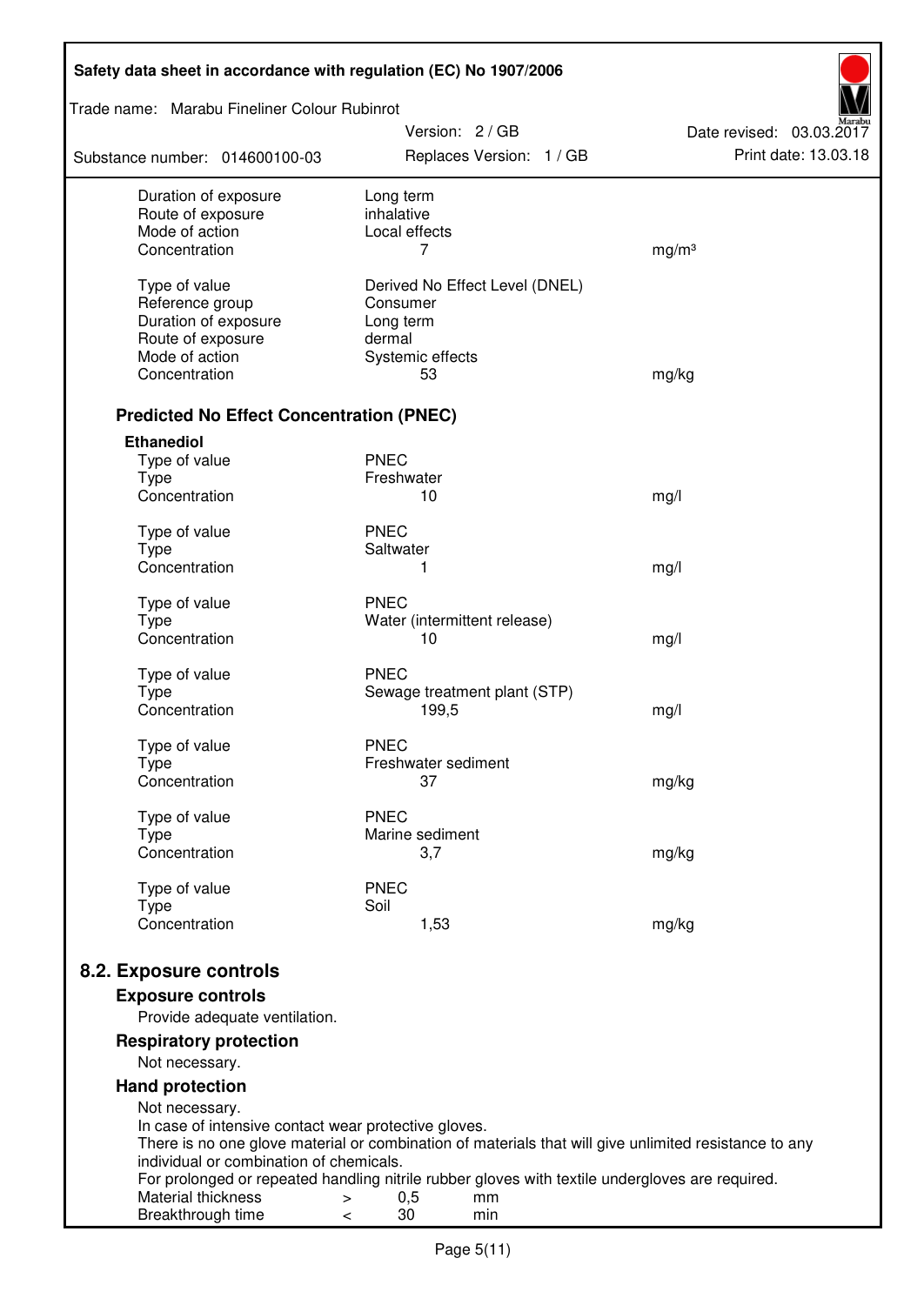| Safety data sheet in accordance with regulation (EC) No 1907/2006                                                                                                                                                                                                                                                                                            |                                                 |                          |                                                                                                                                                                                                                                                                                                                    |  |
|--------------------------------------------------------------------------------------------------------------------------------------------------------------------------------------------------------------------------------------------------------------------------------------------------------------------------------------------------------------|-------------------------------------------------|--------------------------|--------------------------------------------------------------------------------------------------------------------------------------------------------------------------------------------------------------------------------------------------------------------------------------------------------------------|--|
| Trade name: Marabu Fineliner Colour Rubinrot                                                                                                                                                                                                                                                                                                                 |                                                 |                          |                                                                                                                                                                                                                                                                                                                    |  |
|                                                                                                                                                                                                                                                                                                                                                              | Version: 2 / GB                                 |                          | Date revised: 03.03.2017                                                                                                                                                                                                                                                                                           |  |
| Substance number: 014600100-03                                                                                                                                                                                                                                                                                                                               |                                                 | Replaces Version: 1 / GB | Print date: 13.03.18                                                                                                                                                                                                                                                                                               |  |
| The breakthrough time must be greater than the end use time of the product.<br>replacement must be followed.<br>Gloves should be replaced regularly and if there is any sign of damage to the glove material.<br>Always ensure that gloves are free from defects and that they are stored and used correctly.<br>maintenance.<br>once exposure has occurred. |                                                 |                          | The instructions and information provided by the glove manufacturer on use, storage, maintenance and<br>The performance or effectiveness of the glove may be reduced by physical/ chemical damage and poor<br>Barrier creams may help to protect the exposed areas of the skin, they should however not be applied |  |
| Eye protection                                                                                                                                                                                                                                                                                                                                               |                                                 |                          |                                                                                                                                                                                                                                                                                                                    |  |
| Not necessary.                                                                                                                                                                                                                                                                                                                                               |                                                 |                          |                                                                                                                                                                                                                                                                                                                    |  |
| <b>Body protection</b><br>Not applicable.                                                                                                                                                                                                                                                                                                                    |                                                 |                          |                                                                                                                                                                                                                                                                                                                    |  |
| <b>SECTION 9: Physical and chemical properties</b>                                                                                                                                                                                                                                                                                                           |                                                 |                          |                                                                                                                                                                                                                                                                                                                    |  |
| 9.1. Information on basic physical and chemical properties                                                                                                                                                                                                                                                                                                   |                                                 |                          |                                                                                                                                                                                                                                                                                                                    |  |
| <b>Form</b>                                                                                                                                                                                                                                                                                                                                                  | liquid                                          |                          |                                                                                                                                                                                                                                                                                                                    |  |
| <b>Colour</b>                                                                                                                                                                                                                                                                                                                                                | coloured                                        |                          |                                                                                                                                                                                                                                                                                                                    |  |
| <b>Odour</b>                                                                                                                                                                                                                                                                                                                                                 | odourless                                       |                          |                                                                                                                                                                                                                                                                                                                    |  |
| <b>Odour threshold</b>                                                                                                                                                                                                                                                                                                                                       |                                                 |                          |                                                                                                                                                                                                                                                                                                                    |  |
| Remarks                                                                                                                                                                                                                                                                                                                                                      | No data available                               |                          |                                                                                                                                                                                                                                                                                                                    |  |
| <b>Melting point</b>                                                                                                                                                                                                                                                                                                                                         |                                                 |                          |                                                                                                                                                                                                                                                                                                                    |  |
| Remarks                                                                                                                                                                                                                                                                                                                                                      | not determined                                  |                          |                                                                                                                                                                                                                                                                                                                    |  |
| <b>Freezing point</b>                                                                                                                                                                                                                                                                                                                                        |                                                 |                          |                                                                                                                                                                                                                                                                                                                    |  |
| Remarks                                                                                                                                                                                                                                                                                                                                                      | not determined                                  |                          |                                                                                                                                                                                                                                                                                                                    |  |
| Initial boiling point and boiling range                                                                                                                                                                                                                                                                                                                      |                                                 |                          |                                                                                                                                                                                                                                                                                                                    |  |
| Value                                                                                                                                                                                                                                                                                                                                                        | appr. 100                                       |                          | $\rm ^{\circ}C$                                                                                                                                                                                                                                                                                                    |  |
| Pressure                                                                                                                                                                                                                                                                                                                                                     | 1.013                                           | hPa                      |                                                                                                                                                                                                                                                                                                                    |  |
| Source                                                                                                                                                                                                                                                                                                                                                       | Literature value                                |                          |                                                                                                                                                                                                                                                                                                                    |  |
| <b>Flash point</b>                                                                                                                                                                                                                                                                                                                                           |                                                 |                          |                                                                                                                                                                                                                                                                                                                    |  |
| Remarks                                                                                                                                                                                                                                                                                                                                                      | Not applicable                                  |                          |                                                                                                                                                                                                                                                                                                                    |  |
| Evaporation rate (ether $= 1$ ) :                                                                                                                                                                                                                                                                                                                            |                                                 |                          |                                                                                                                                                                                                                                                                                                                    |  |
| Remarks                                                                                                                                                                                                                                                                                                                                                      | not determined                                  |                          |                                                                                                                                                                                                                                                                                                                    |  |
| <b>Flammability (solid, gas)</b><br>Not applicable                                                                                                                                                                                                                                                                                                           |                                                 |                          |                                                                                                                                                                                                                                                                                                                    |  |
| Upper/lower flammability or explosive limits                                                                                                                                                                                                                                                                                                                 |                                                 |                          |                                                                                                                                                                                                                                                                                                                    |  |
| Lower explosion limit<br>Upper explosion limit<br>Source                                                                                                                                                                                                                                                                                                     | 3,2<br>appr.<br>53<br>appr.<br>Literature value |                          | $%$ (V)<br>% (V)                                                                                                                                                                                                                                                                                                   |  |
| Vapour pressure                                                                                                                                                                                                                                                                                                                                              |                                                 |                          |                                                                                                                                                                                                                                                                                                                    |  |
| Value                                                                                                                                                                                                                                                                                                                                                        | 23<br>appr.                                     |                          | hPa                                                                                                                                                                                                                                                                                                                |  |
| Temperature<br>Method                                                                                                                                                                                                                                                                                                                                        | 20<br>Value taken from the literature           | °۲                       |                                                                                                                                                                                                                                                                                                                    |  |
| <b>Vapour density</b>                                                                                                                                                                                                                                                                                                                                        |                                                 |                          |                                                                                                                                                                                                                                                                                                                    |  |
| Remarks                                                                                                                                                                                                                                                                                                                                                      | not determined                                  |                          |                                                                                                                                                                                                                                                                                                                    |  |
| <b>Density</b>                                                                                                                                                                                                                                                                                                                                               |                                                 |                          |                                                                                                                                                                                                                                                                                                                    |  |
| Remarks                                                                                                                                                                                                                                                                                                                                                      | not determined                                  |                          |                                                                                                                                                                                                                                                                                                                    |  |
| Solubility in water                                                                                                                                                                                                                                                                                                                                          |                                                 |                          |                                                                                                                                                                                                                                                                                                                    |  |
| Remarks                                                                                                                                                                                                                                                                                                                                                      | miscible                                        |                          |                                                                                                                                                                                                                                                                                                                    |  |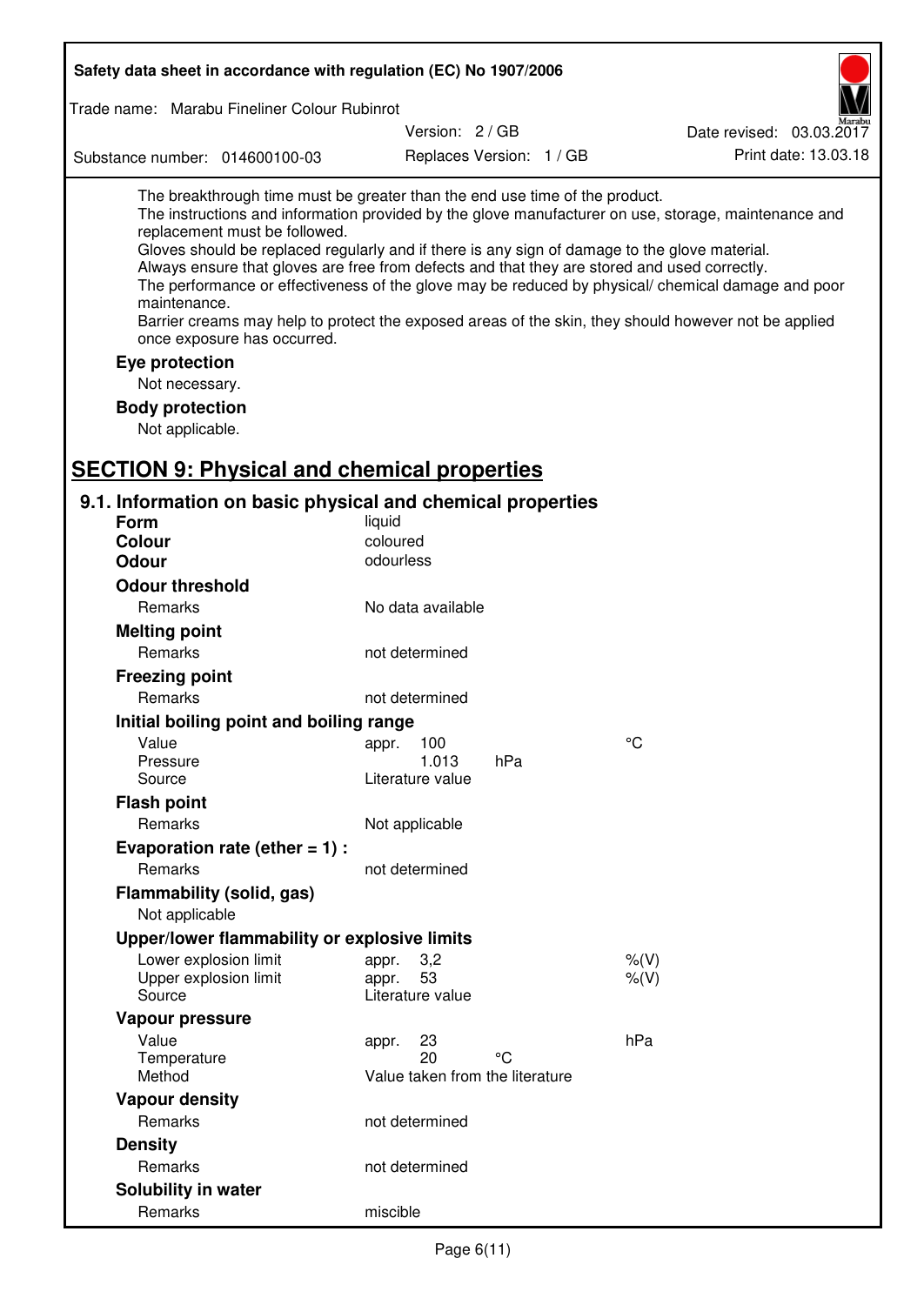| Safety data sheet in accordance with regulation (EC) No 1907/2006                    |                                                                   |    |                          |  |
|--------------------------------------------------------------------------------------|-------------------------------------------------------------------|----|--------------------------|--|
| Trade name: Marabu Fineliner Colour Rubinrot                                         |                                                                   |    |                          |  |
|                                                                                      | Version: 2/GB                                                     |    | Date revised: 03.03.2017 |  |
| Substance number: 014600100-03                                                       | Replaces Version: 1 / GB                                          |    | Print date: 13.03.18     |  |
| Ignition temperature                                                                 |                                                                   |    |                          |  |
| Value                                                                                | 410<br>appr.                                                      | °C |                          |  |
| Source                                                                               | Literature value                                                  |    |                          |  |
| <b>Viscosity</b>                                                                     |                                                                   |    |                          |  |
| Remarks                                                                              |                                                                   |    |                          |  |
| Remarks                                                                              | not determined                                                    |    |                          |  |
| 9.2. Other information                                                               |                                                                   |    |                          |  |
| <b>Other information</b>                                                             |                                                                   |    |                          |  |
| None known                                                                           |                                                                   |    |                          |  |
| <b>SECTION 10: Stability and reactivity</b>                                          |                                                                   |    |                          |  |
| 10.1. Reactivity<br>None                                                             |                                                                   |    |                          |  |
| 10.2. Chemical stability<br>No hazardous reactions known.                            |                                                                   |    |                          |  |
| 10.3. Possibility of hazardous reactions                                             |                                                                   |    |                          |  |
| No hazardous reactions known.<br>10.4. Conditions to avoid                           |                                                                   |    |                          |  |
| No hazardous reactions known.                                                        |                                                                   |    |                          |  |
| 10.5. Incompatible materials<br>None                                                 |                                                                   |    |                          |  |
| 10.6. Hazardous decomposition products<br>No hazardous decomposition products known. |                                                                   |    |                          |  |
| <b>SECTION 11: Toxicological information</b>                                         |                                                                   |    |                          |  |
| 11.1. Information on toxicological effects                                           |                                                                   |    |                          |  |
| <b>Acute oral toxicity</b>                                                           |                                                                   |    |                          |  |
| Remarks                                                                              | Based on available data, the classification criteria are not met. |    |                          |  |
| <b>Acute dermal toxicity</b>                                                         |                                                                   |    |                          |  |
| Remarks                                                                              | Based on available data, the classification criteria are not met. |    |                          |  |
| <b>Acute inhalational toxicity</b>                                                   |                                                                   |    |                          |  |
| Remarks                                                                              | Based on available data, the classification criteria are not met. |    |                          |  |
| <b>Skin corrosion/irritation</b>                                                     |                                                                   |    |                          |  |
| Remarks                                                                              | Based on available data, the classification criteria are not met. |    |                          |  |
| Serious eye damage/irritation<br>Remarks                                             | Based on available data, the classification criteria are not met. |    |                          |  |
| <b>Sensitization</b>                                                                 |                                                                   |    |                          |  |
| Remarks                                                                              | Based on available data, the classification criteria are not met. |    |                          |  |
| <b>Mutagenicity</b>                                                                  |                                                                   |    |                          |  |
| Remarks                                                                              | Based on available data, the classification criteria are not met. |    |                          |  |
| <b>Reproductive toxicity</b>                                                         |                                                                   |    |                          |  |
| Remarks                                                                              | Based on available data, the classification criteria are not met. |    |                          |  |
| Carcinogenicity                                                                      |                                                                   |    |                          |  |
| Remarks                                                                              | Based on available data, the classification criteria are not met. |    |                          |  |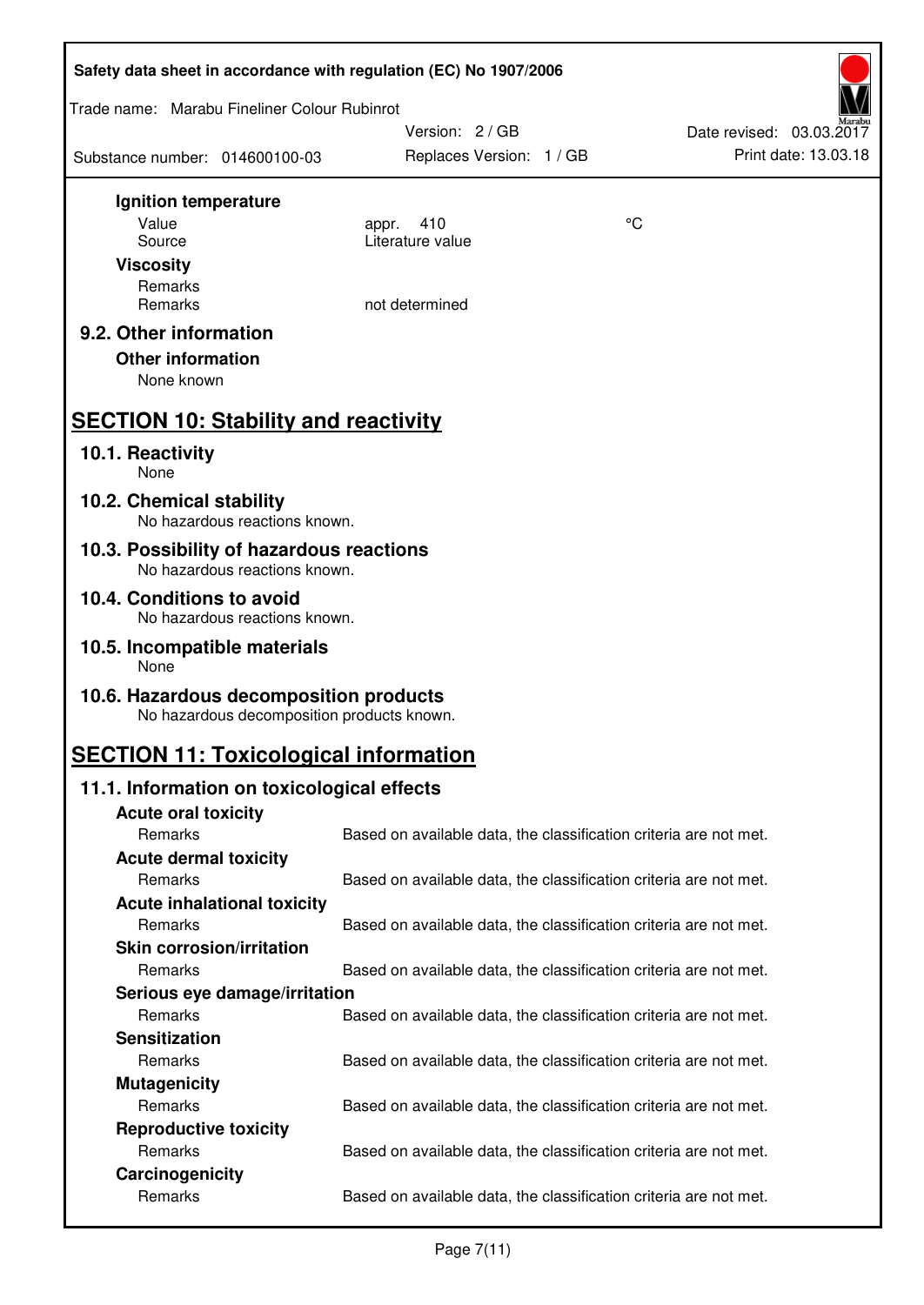#### **Safety data sheet in accordance with regulation (EC) No 1907/2006**

Trade name: Marabu Fineliner Colour Rubinrot

Substance number: 014600100-03

Version: 2 / GB

Replaces Version: 1 / GB Print date: 13.03.18 Date revised: 03.03.2017

# **Specific Target Organ Toxicity (STOT)**

**Single exposure** 

Based on available data, the classification criteria are not met.

**Repeated exposure** 

Remarks Based on available data, the classification criteria are not met.

#### **Aspiration hazard**

Based on available data, the classification criteria are not met.

#### **Experience in practice**

Provided all the recommended protective and safety precautions are taken, experience shows that no risk to health can be expected.

#### **Other information**

There are no data available on the mixture itself. The mixture has been assessed following the additivity method of the GHS/CLP Regulation (EC) No 1272/2008.

# **SECTION 12: Ecological information**

# **12.1. Toxicity**

### **General information**

There are no data available on the mixture itself.Do not allow to enter drains or water courses.The mixture has been assessed following the summation method of the CLP Regulation (EC) No 1272/2008 and is not classified as dangerous for the environment.

# **12.2. Persistence and degradability**

#### **General information**

There are no data available on the mixture itself.

# **12.3. Bioaccumulative potential**

#### **General information**

There are no data available on the mixture itself.

#### **12.4. Mobility in soil**

#### **General information**

There are no data available on the mixture itself.

**12.5. Results of PBT and vPvB assessment** 

#### **General information**

There are no data available on the mixture itself.

#### **12.6. Other adverse effects**

#### **General information**

There are no data available on the mixture itself.

# **SECTION 13: Disposal considerations**

# **13.1. Waste treatment methods**

# **Disposal recommendations for the product**

The product can be placed with other household refuse. Small residues in containers can be washed-out with water and put into the drainage system.

#### **Disposal recommendations for packaging**

Packaging that cannot be cleaned should be disposed off as product waste. Completely emptied packagings can be given for recycling.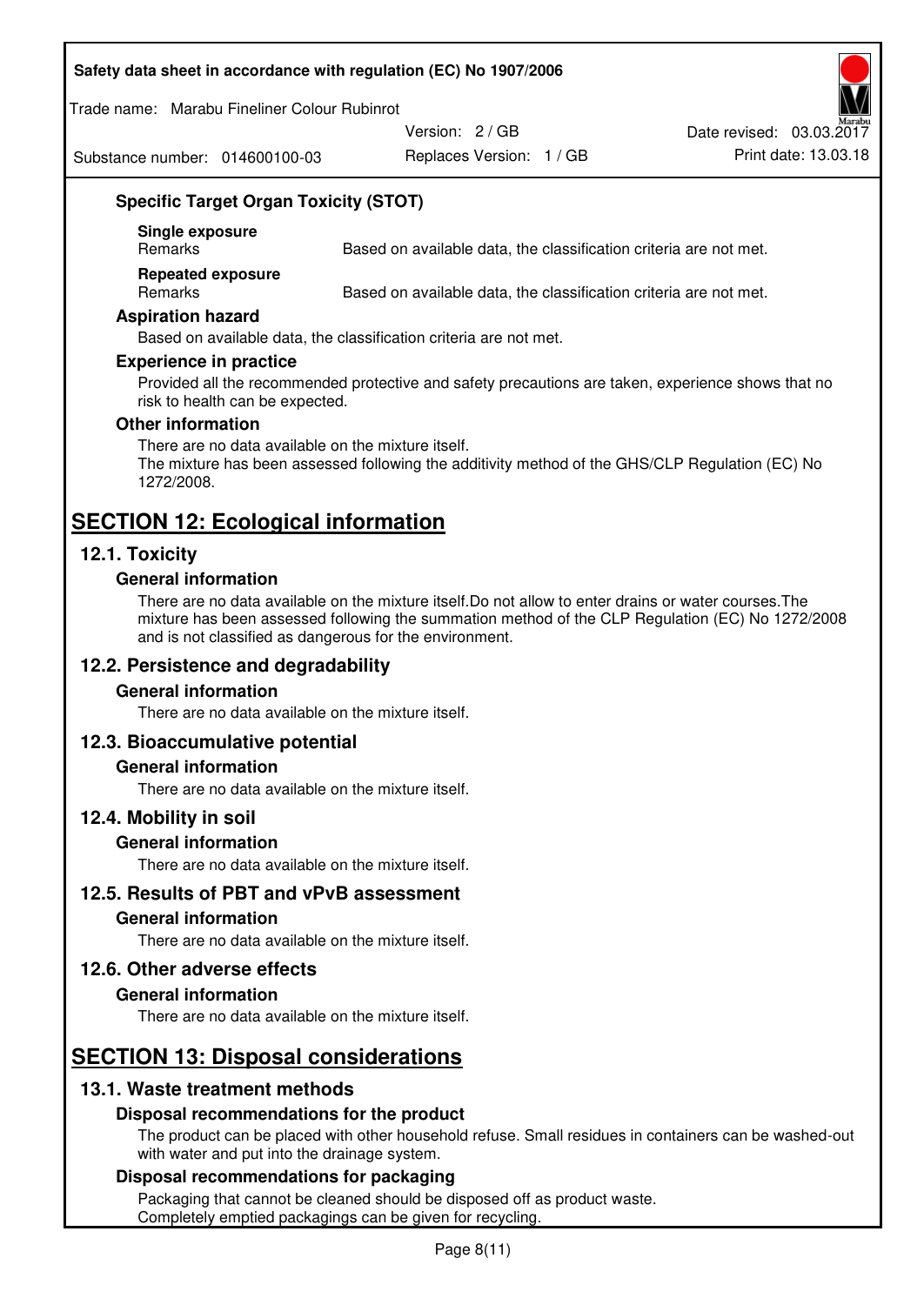| Safety data sheet in accordance with regulation (EC) No 1907/2006                                                                                                                           |                                                                                                       |                          |
|---------------------------------------------------------------------------------------------------------------------------------------------------------------------------------------------|-------------------------------------------------------------------------------------------------------|--------------------------|
| Trade name: Marabu Fineliner Colour Rubinrot                                                                                                                                                |                                                                                                       |                          |
|                                                                                                                                                                                             | Version: 2 / GB                                                                                       | Date revised: 03.03.2017 |
| Substance number: 014600100-03                                                                                                                                                              | Replaces Version: 1 / GB                                                                              | Print date: 13.03.18     |
| <b>SECTION 14: Transport information</b>                                                                                                                                                    |                                                                                                       |                          |
| <b>Land transport ADR/RID</b><br>Non-dangerous goods<br>14.1. UN number<br>UN-<br>14.2. UN proper shipping name                                                                             |                                                                                                       |                          |
| 14.3. Transport hazard class(es)<br>Class<br>Label<br>14.4. Packing group                                                                                                                   |                                                                                                       |                          |
| Packing group<br>Transport category<br>$\Omega$<br>14.5. Environmental hazards                                                                                                              |                                                                                                       |                          |
| <b>Marine transport IMDG/GGVSee</b><br>14.1. UN number<br>$UN -$<br>14.2. UN proper shipping name                                                                                           | The product does not constitute a hazardous substance in sea transport.                               |                          |
| 14.3. Transport hazard class(es)<br>Class<br>Subsidiary risk<br>14.4. Packing group<br>Packing group<br>14.5. Environmental hazards                                                         |                                                                                                       |                          |
| no<br>Air transport ICAO/IATA<br>The product does not constitute a hazardous substance in air transport.<br>14.1. UN number<br>$UN -$<br>14.2. UN proper shipping name                      |                                                                                                       |                          |
| 14.3. Transport hazard class(es)<br>Class<br>Subsidiary risk<br>14.4. Packing group                                                                                                         |                                                                                                       |                          |
| Packing group<br>14.5. Environmental hazards                                                                                                                                                |                                                                                                       |                          |
| Information for all modes of transport<br>14.6. Special precautions for user<br>Transport within the user's premises:<br>Always transport in closed containers that are upright and secure. | Ensure that persons transporting the product know what to do in the event of an accident or spillage. |                          |
| <b>Other information</b><br>14.7. Transport in bulk according to Annex II of Marpol and the IBC Code<br>no                                                                                  |                                                                                                       |                          |
| <b>SECTION 15: Regulatory information ***</b>                                                                                                                                               |                                                                                                       |                          |
| 15.1. Safety, health and environmental regulations/legislation specific for the substance                                                                                                   |                                                                                                       |                          |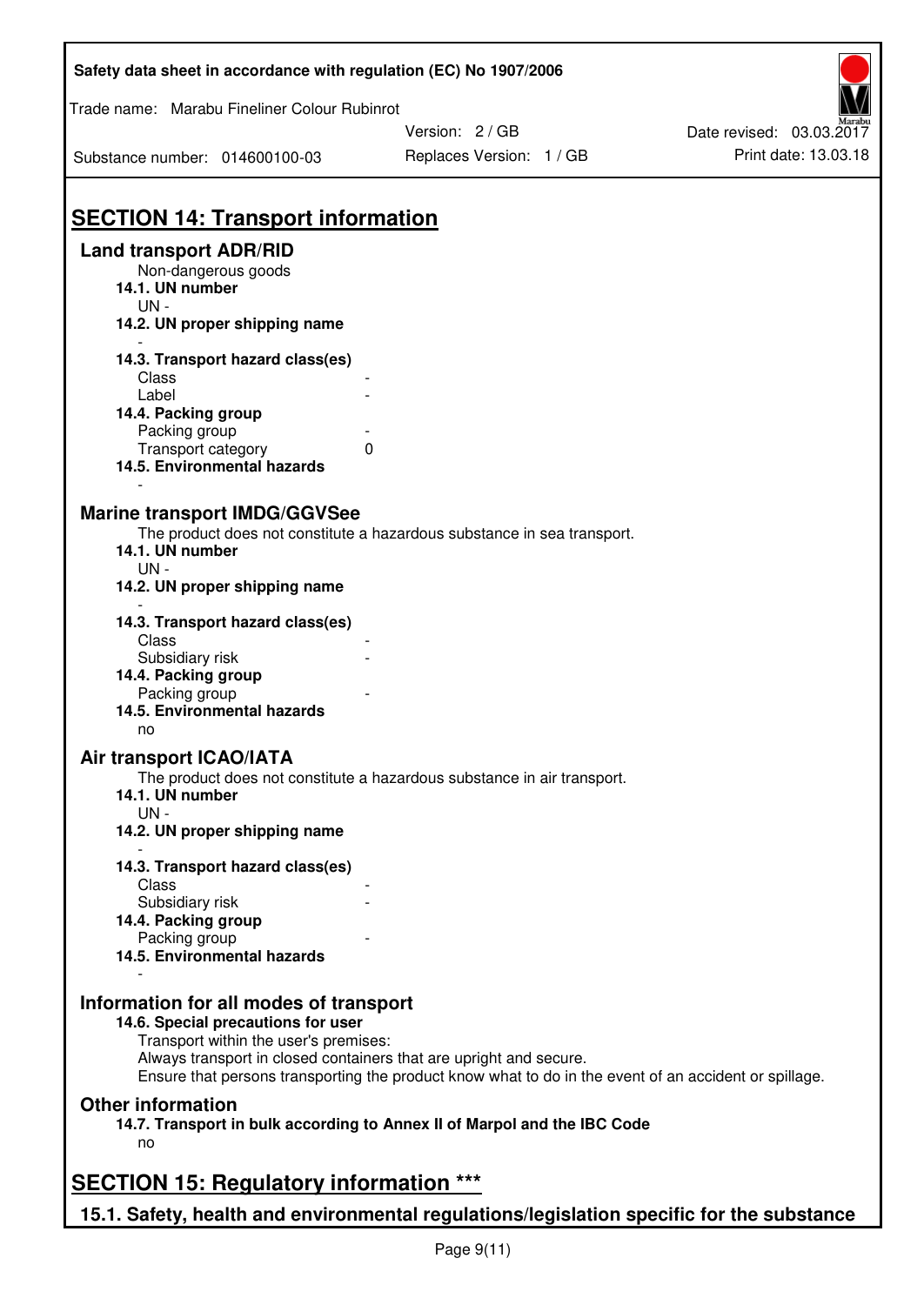| Safety data sheet in accordance with regulation (EC) No 1907/2006 |                                                                                                                                                                                                                                                                                                                                                                                                                                                                   |                          |  |                                                                                                                                                                                                         |
|-------------------------------------------------------------------|-------------------------------------------------------------------------------------------------------------------------------------------------------------------------------------------------------------------------------------------------------------------------------------------------------------------------------------------------------------------------------------------------------------------------------------------------------------------|--------------------------|--|---------------------------------------------------------------------------------------------------------------------------------------------------------------------------------------------------------|
| Trade name: Marabu Fineliner Colour Rubinrot                      |                                                                                                                                                                                                                                                                                                                                                                                                                                                                   |                          |  |                                                                                                                                                                                                         |
|                                                                   |                                                                                                                                                                                                                                                                                                                                                                                                                                                                   | Version: 2 / GB          |  | Date revised: 03.03.2017                                                                                                                                                                                |
| Substance number: 014600100-03                                    |                                                                                                                                                                                                                                                                                                                                                                                                                                                                   | Replaces Version: 1 / GB |  | Print date: 13.03.18                                                                                                                                                                                    |
| or mixture                                                        |                                                                                                                                                                                                                                                                                                                                                                                                                                                                   |                          |  |                                                                                                                                                                                                         |
| VOC ***                                                           |                                                                                                                                                                                                                                                                                                                                                                                                                                                                   |                          |  |                                                                                                                                                                                                         |
| VOC (EU)                                                          | $\mathbf 0$                                                                                                                                                                                                                                                                                                                                                                                                                                                       | $\%$                     |  |                                                                                                                                                                                                         |
| <b>Other information</b>                                          |                                                                                                                                                                                                                                                                                                                                                                                                                                                                   |                          |  |                                                                                                                                                                                                         |
|                                                                   | All components are contained in the TSCA inventory or exempted.<br>All components are contained in the AICS inventory.<br>All components are contained in the PICCS inventory.<br>All components are contained in the DSL inventory.<br>All components are contained in the IECSC inventory.<br>All components are contained in the NZIOC inventory.<br>All components are contained in the ENCS inventory.<br>All components are contained in the ECL inventory. |                          |  |                                                                                                                                                                                                         |
| 15.2. Chemical safety assessment                                  | For this preparation a chemical safety assessment has not been carried out.                                                                                                                                                                                                                                                                                                                                                                                       |                          |  |                                                                                                                                                                                                         |
| <b>SECTION 16: Other information</b>                              |                                                                                                                                                                                                                                                                                                                                                                                                                                                                   |                          |  |                                                                                                                                                                                                         |
| <b>Hazard statements listed in Chapter 3</b>                      |                                                                                                                                                                                                                                                                                                                                                                                                                                                                   |                          |  |                                                                                                                                                                                                         |
| H <sub>301</sub>                                                  | Toxic if swallowed.                                                                                                                                                                                                                                                                                                                                                                                                                                               |                          |  |                                                                                                                                                                                                         |
| H302                                                              | Harmful if swallowed.                                                                                                                                                                                                                                                                                                                                                                                                                                             |                          |  |                                                                                                                                                                                                         |
| H311                                                              | Toxic in contact with skin.                                                                                                                                                                                                                                                                                                                                                                                                                                       |                          |  |                                                                                                                                                                                                         |
| H312                                                              | Harmful in contact with skin.                                                                                                                                                                                                                                                                                                                                                                                                                                     |                          |  |                                                                                                                                                                                                         |
| H314                                                              | Causes severe skin burns and eye damage.                                                                                                                                                                                                                                                                                                                                                                                                                          |                          |  |                                                                                                                                                                                                         |
| H315                                                              | Causes skin irritation.                                                                                                                                                                                                                                                                                                                                                                                                                                           |                          |  |                                                                                                                                                                                                         |
| H317                                                              | May cause an allergic skin reaction.                                                                                                                                                                                                                                                                                                                                                                                                                              |                          |  |                                                                                                                                                                                                         |
| H318                                                              | Causes serious eye damage.                                                                                                                                                                                                                                                                                                                                                                                                                                        |                          |  |                                                                                                                                                                                                         |
| H331                                                              | Toxic if inhaled.                                                                                                                                                                                                                                                                                                                                                                                                                                                 |                          |  |                                                                                                                                                                                                         |
| H335                                                              | May cause respiratory irritation.                                                                                                                                                                                                                                                                                                                                                                                                                                 |                          |  |                                                                                                                                                                                                         |
| H373                                                              |                                                                                                                                                                                                                                                                                                                                                                                                                                                                   |                          |  | May cause damage to organs through prolonged or repeated exposure:                                                                                                                                      |
| H400                                                              | Very toxic to aquatic life.                                                                                                                                                                                                                                                                                                                                                                                                                                       |                          |  |                                                                                                                                                                                                         |
| H410                                                              | Very toxic to aquatic life with long lasting effects.                                                                                                                                                                                                                                                                                                                                                                                                             |                          |  |                                                                                                                                                                                                         |
| <b>CLP categories listed in Chapter 3</b>                         |                                                                                                                                                                                                                                                                                                                                                                                                                                                                   |                          |  |                                                                                                                                                                                                         |
| Acute Tox. 3                                                      | Acute toxicity, Category 3                                                                                                                                                                                                                                                                                                                                                                                                                                        |                          |  |                                                                                                                                                                                                         |
| Acute Tox. 4                                                      | Acute toxicity, Category 4                                                                                                                                                                                                                                                                                                                                                                                                                                        |                          |  |                                                                                                                                                                                                         |
| Aquatic Acute 1                                                   | Hazardous to the aquatic environment, acute, Category 1                                                                                                                                                                                                                                                                                                                                                                                                           |                          |  |                                                                                                                                                                                                         |
| <b>Aquatic Chronic 1</b>                                          |                                                                                                                                                                                                                                                                                                                                                                                                                                                                   |                          |  | Hazardous to the aquatic environment, chronic, Category 1                                                                                                                                               |
| Eye Dam. 1                                                        | Serious eye damage, Category 1                                                                                                                                                                                                                                                                                                                                                                                                                                    |                          |  |                                                                                                                                                                                                         |
| Skin Corr. 1B                                                     | Skin corrosion, Category 1B                                                                                                                                                                                                                                                                                                                                                                                                                                       |                          |  |                                                                                                                                                                                                         |
| Skin Irrit. 2                                                     | Skin irritation, Category 2                                                                                                                                                                                                                                                                                                                                                                                                                                       |                          |  |                                                                                                                                                                                                         |
| Skin Sens. 1<br>STOT RE 2                                         | Skin sensitization, Category 1                                                                                                                                                                                                                                                                                                                                                                                                                                    |                          |  | Specific target organ toxicity - repeated exposure, Category 2                                                                                                                                          |
| STOT SE3                                                          |                                                                                                                                                                                                                                                                                                                                                                                                                                                                   |                          |  | Specific target organ toxicity - single exposure, Category 3                                                                                                                                            |
|                                                                   |                                                                                                                                                                                                                                                                                                                                                                                                                                                                   |                          |  |                                                                                                                                                                                                         |
| <b>Supplemental information</b>                                   |                                                                                                                                                                                                                                                                                                                                                                                                                                                                   |                          |  |                                                                                                                                                                                                         |
|                                                                   |                                                                                                                                                                                                                                                                                                                                                                                                                                                                   |                          |  | Relevant changes compared with the previous version of the safety data sheet are marked with: ***                                                                                                       |
|                                                                   |                                                                                                                                                                                                                                                                                                                                                                                                                                                                   |                          |  | This information is based on our present state of knowledge. However, it should not constitute a<br>guarantee for any specific product properties and shall not establish a legally valid relationship. |
|                                                                   |                                                                                                                                                                                                                                                                                                                                                                                                                                                                   |                          |  | The information in this Safety Data Sheet is based on the present state of knowledge and current                                                                                                        |
| legislation.                                                      |                                                                                                                                                                                                                                                                                                                                                                                                                                                                   |                          |  | It provides guidance on health, safety and environmental aspects of the product and should not be                                                                                                       |
|                                                                   | construed as any guarantee of technical performance or suitability for particular applications.                                                                                                                                                                                                                                                                                                                                                                   |                          |  |                                                                                                                                                                                                         |
|                                                                   |                                                                                                                                                                                                                                                                                                                                                                                                                                                                   |                          |  | The product should not be used for purposes other than those shown in Section 1 without first referring                                                                                                 |
|                                                                   | to the supplier and obtaining written handling instructions.                                                                                                                                                                                                                                                                                                                                                                                                      |                          |  |                                                                                                                                                                                                         |
|                                                                   |                                                                                                                                                                                                                                                                                                                                                                                                                                                                   |                          |  | As the specific conditions of use of the product are outside the supplier's control, the user is responsible                                                                                            |
|                                                                   | for ensuring that the requirements of relevant legislation are complied with.                                                                                                                                                                                                                                                                                                                                                                                     |                          |  |                                                                                                                                                                                                         |
|                                                                   |                                                                                                                                                                                                                                                                                                                                                                                                                                                                   |                          |  | The information contained in this safety data sheet does not constitute the user's own assessment of                                                                                                    |